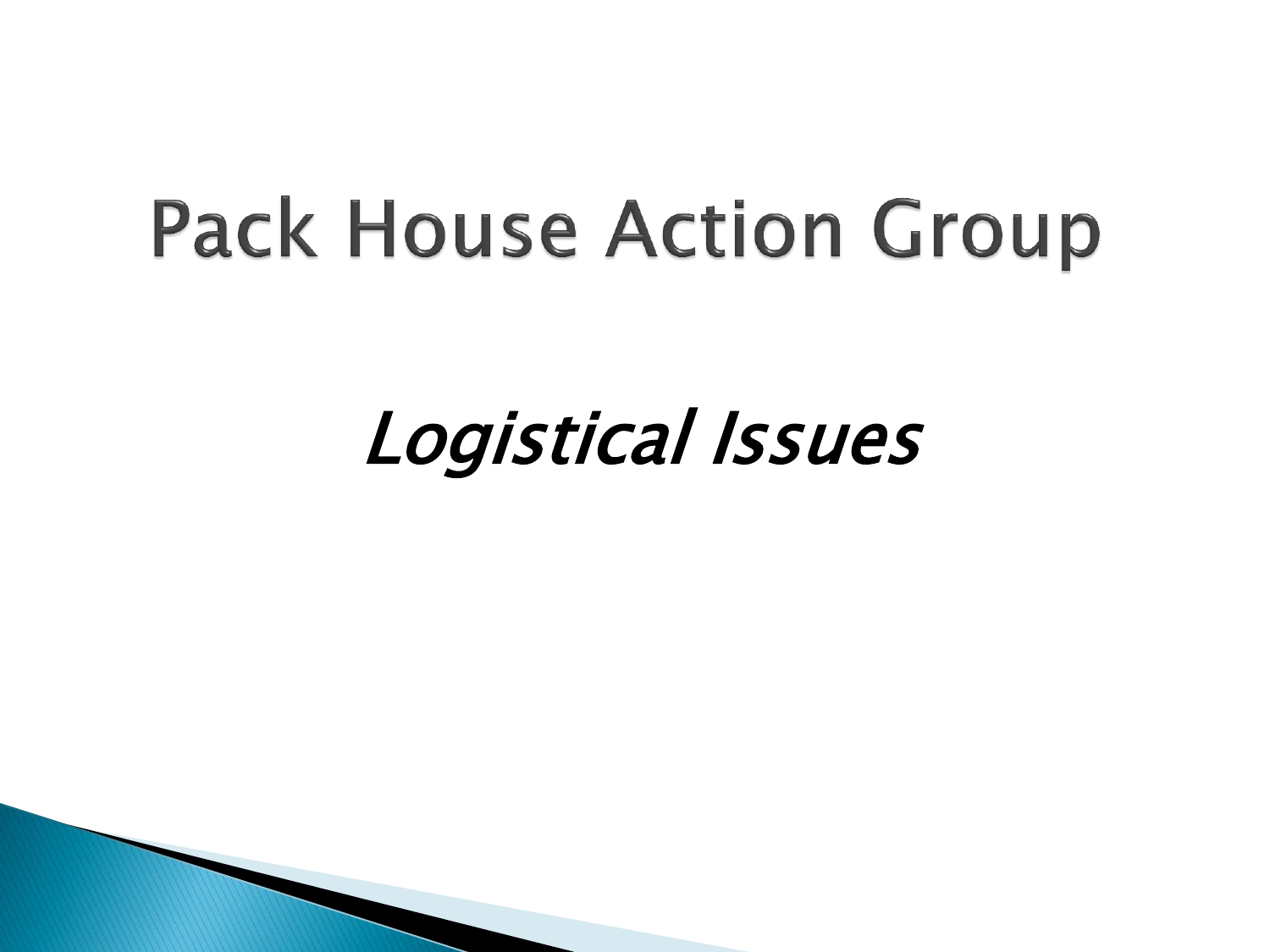#### **Cold Sterilisation Shipments to** Africa (Nigeria)

- **Trials with on board temperature** recorders
- ▶ Feedback to DAFF
- Approval of on board recorders as accepted method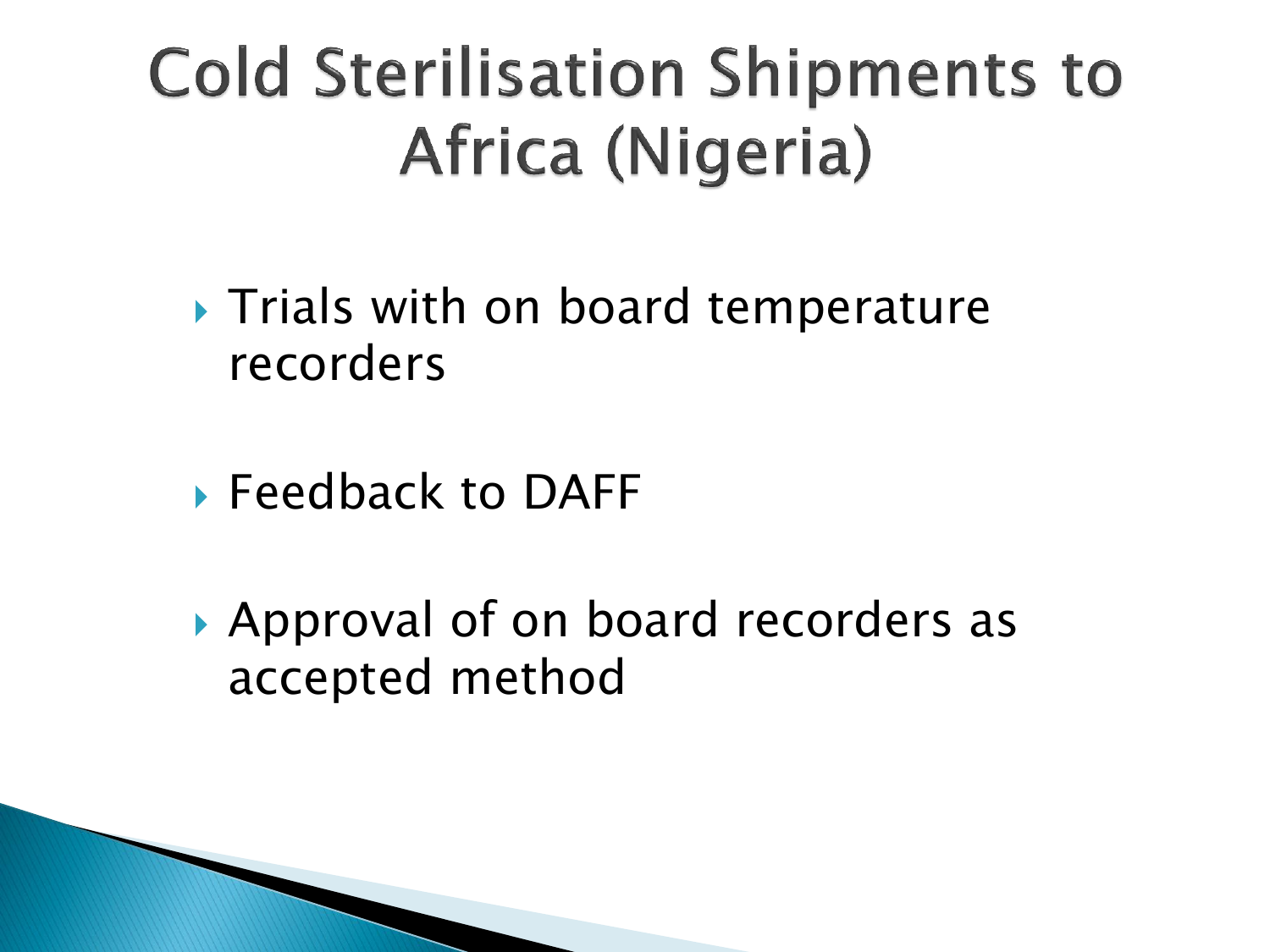## **Load Shedding**

- ▶ Evaluation of possible impact on packing, cooling and despatch
- ▶ Contingency steps to avoid or minimise disruptions
- $\triangleright$  Trials to establish impact on quality if fruit is loaded warm or partially cooled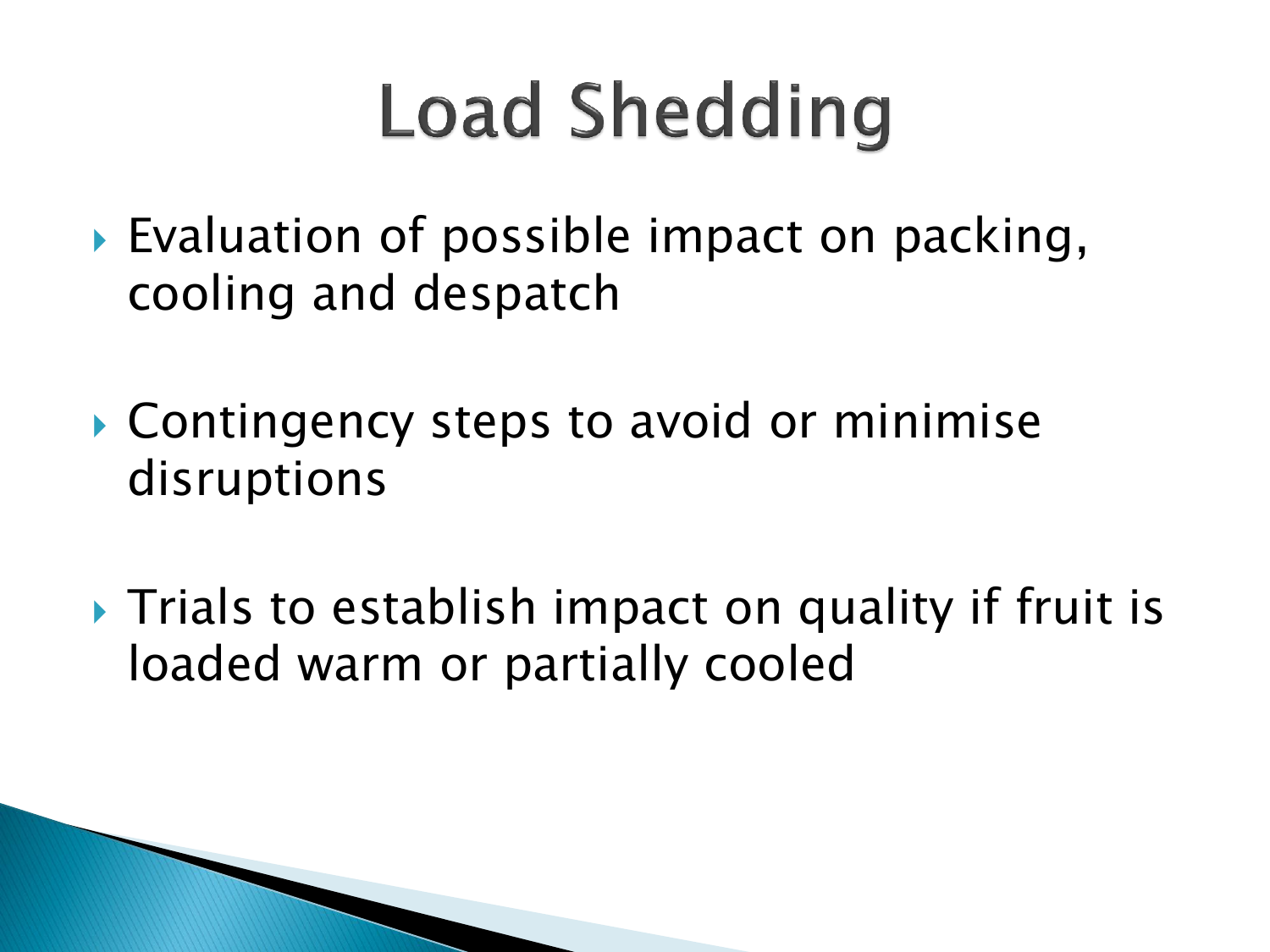## **Handling Protocols**

- Compile practical guidelines for the handing of fruit from time of planting through harvesting and packing to shipping and marketing
- ▶ Publish on Hortgro's website by listing critical guidelines for each supply chain link with recommended actions and supported by research and detailed documents
- Continued updating of these guidelines as circumstances change and new demands are identified

**The Company of the Company of the Company of the Company of the Company of The Company of The Company of The Company of The Company of The Company of The Company of The Company of The Company of The Company of The Company**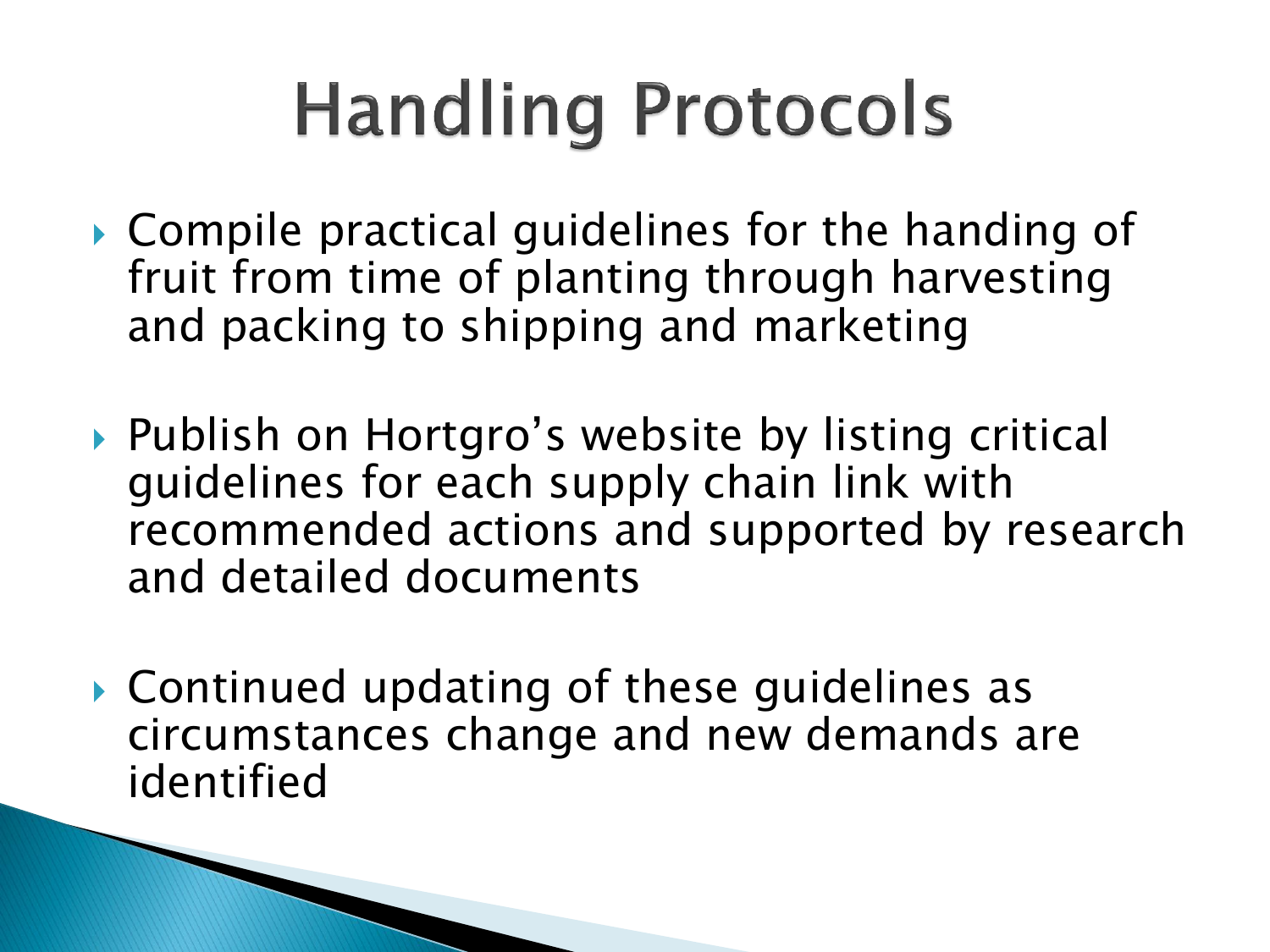# **Supply chain**

- Survey
	- Discussions with all role-players in the process of loading containers
	- Listing of issues that give rise to inefficiencies
- Container loading workshop 1to discuss issues
- Container loading workshop 2 to prioritise issues and propose solutions
- Arrange a Container Loading Seminar
- Seek a solution for the Cold Chain monitoring from loading point to port stack
	- Container checklist
		- Designed
		- Tested
		- Upgraded
		- Handed to PPECB as possible tool to monitor cold chain from LP to Port terminal